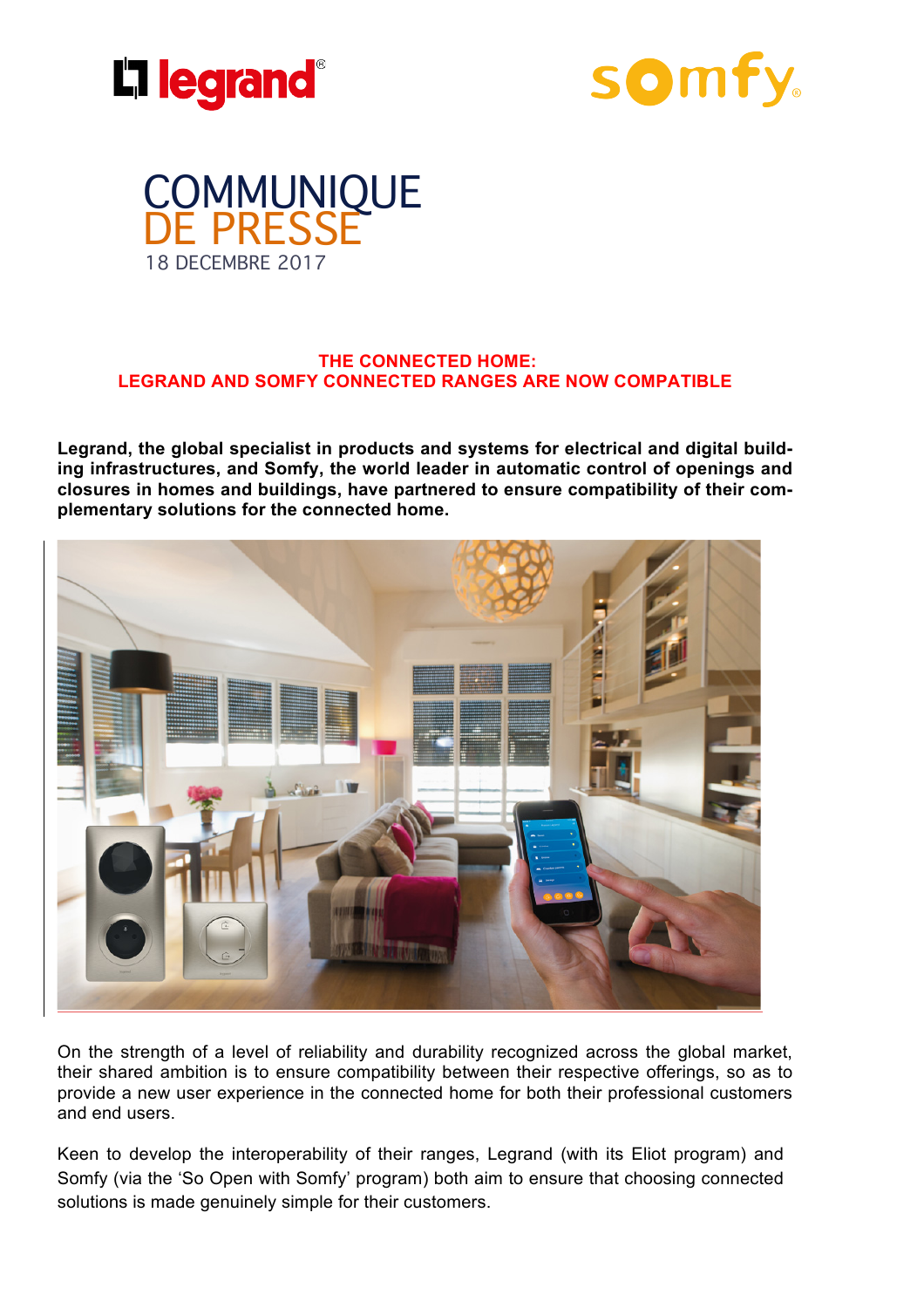# COMMUNIOUE DE PRESSE 18 DECEMBRE 2017

Today, Legrand and Somfy are announcing compatibility on the French market between Céliane™ with Netatmo (1) and Somfy roller shutters, via their respective gateways, i.e. the Céliane™ with Netatmo control solution for Legrand and TaHoma (2) / Connexoon\* for Somfy. This new development will become available in June 2018, first in France, then elsewhere in Europe according to the successive launches of Legrand connected wiring devices throughout 2018.

The end customer will be able, for example, to control Céliane™ with Netatmo products directly via TaHoma and create scenarios including both Somfy and Legrand products. It will also be possible to control Somfy radio roller shutters directly through the Legrand Home + Control application and to combine them with Céliane™ with Netatmo scenario controls.

This partnership which is due for deployment in Europe, will be illustrated on both Legrand and Somfy's stands at the CES 2018 in Las Vegas.

\*Control of Legrand products via TaHoma.

### **(1) Céliane™ with Netatmo**

ble in the course of 2018.

Legrand kicked off the market launch of Céliane™ with Netatmo in January 2018 in France. A winner of two awards at CES 2017 where it was the first smart connected solution to be presented, Céliane™ with Netatmo is a solution enabling control of both regular home functions such as lighting, sockets and roller shutters, and also additional requirements via complementary connected devices, e.g. thermostat, door phone or camera. Products can be controlled both locally and remotely, using a switch of the Home Control application, but also by voice recognition, via applications such as Siri, Alexa, ok Google, or Cortana. Céliane™ with Netatmo is Apple HomeKit certified and compatible with Siri as of January 2018. Google Assistant and Amazon Alexa certifications will be availa-

**(2) Tahoma**

TaHoma by Somfy is one of the most comprehensive platforms on the connected homes market. With over 200 compatible Somfy product ranges and 16 partner brands, and now also compatible with Amazon Alexa and IFTTT, TaHoma covers openings and closures in the home, heating, lighting solutions, security systems, and sound systems. Today, one million devices are already connected to TaHoma, 38% of which are partner products.